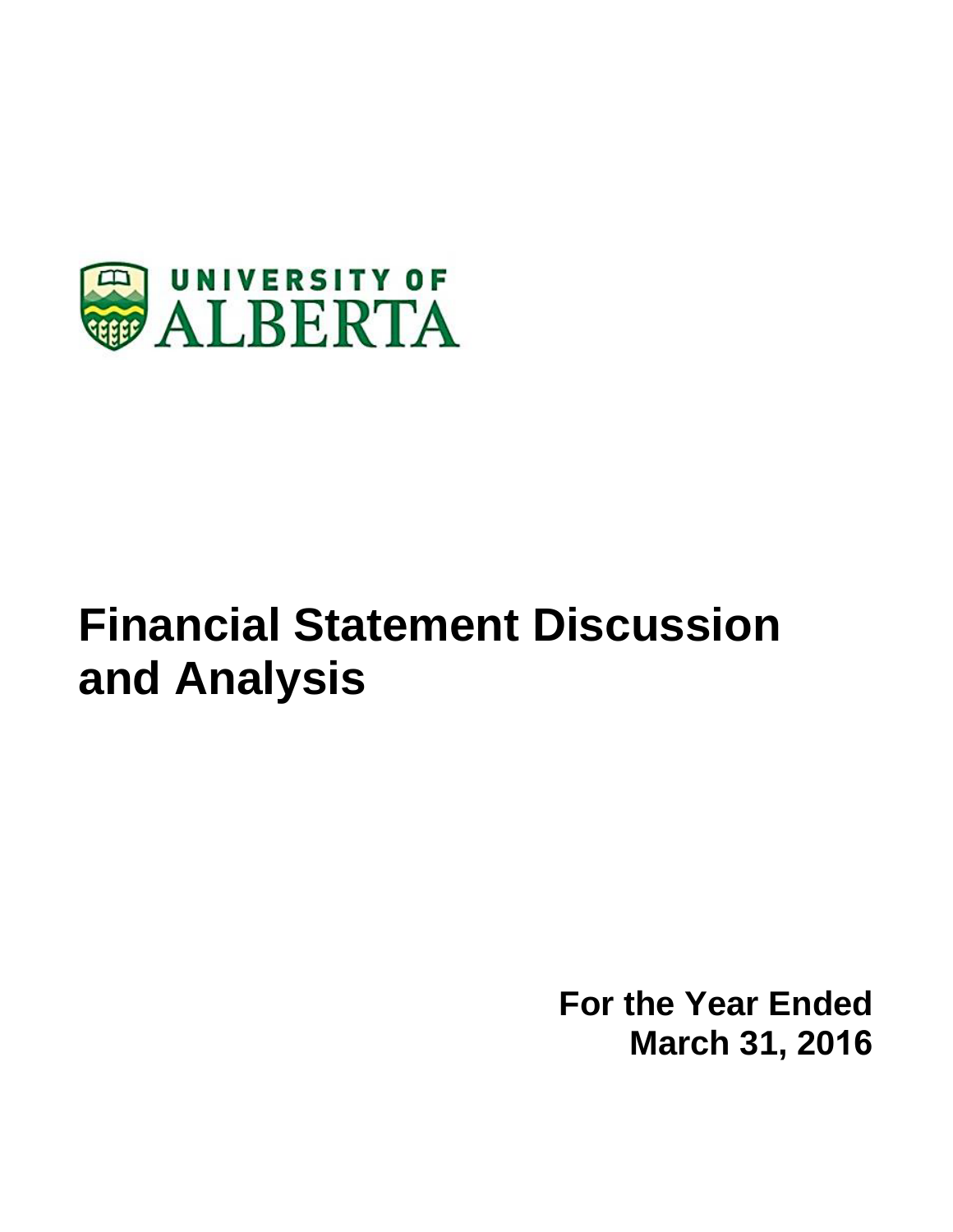### **FINANCIAL STATEMENT DISCUSSION AND ANALYSIS YEAR ENDED MARCH 31, 2016**

*(in millions of dollars)* 

The financial statement discussion and analysis should be read in conjunction with the University of Alberta annual audited financial statements. The discussion and analysis and the audited financial statements are reviewed and approved by the University of Alberta Board of Governors on the recommendation of the University of Alberta Audit Committee. The university's financial statements have been prepared in accordance with Canadian Public Sector Accounting Standards.

For more in-depth discussion and analysis of the university's goals and objectives please refer to the following documents: 2016 Comprehensive Institutional Plan, Dare to Discover: A Vision for a Great University, Investment Reports. http://uofa.ualberta.ca/reporting

The financial statement discussion and analysis provides an overview of the university's:<br>  $\triangleright$  Summary of Financial Results

- $\geq$  Summary of Financial Results<br>  $\geq$  Revenue and Expense
- Revenue and Expense
- Capital Acquisitions
- $\triangleright$  Net Financial Assets
- $\triangleright$  Net Assets
- $\triangleright$  Areas of Significant Financial Risk

## **Change in accounting policy**

Endowment contributions and associated investment income capitalized are recognized in the consolidated statement of operations in the period in which they are received. In prior years, such transactions were recognized as direct increases to endowment net assets. Unrealized gains and losses related to endowments are now recognized in the consolidated statement of remeasurement gains and losses.

## **Comparative figures**

The net financial assets (net debt) model with reclassification of comparatives has been adopted for the presentation of the March 31, 2016 consolidated financial statements. In addition, certain other 2015 comparative figures have been reclassified to conform to the 2016 presentation.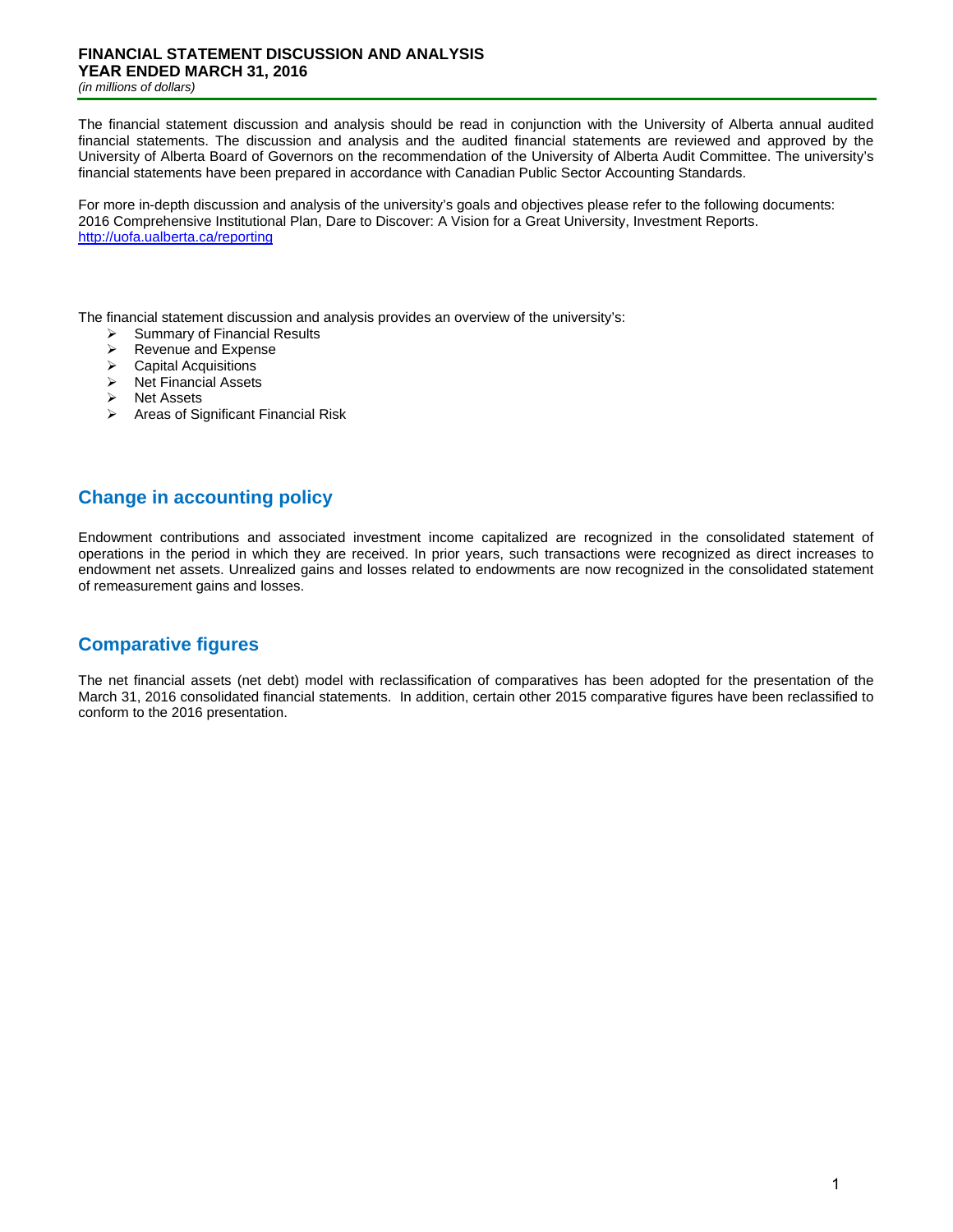# **Summary of Financial Results**

The university ended the year with an annual surplus of \$62.4 million. Of this amount \$29.3 million are donations directed to endowments and endowment capitalized investment income and therefore is not available for spending. The annual operating surplus of \$33.1 million is more than the \$23.2 million budget mainly due to a timing delay on expenditures by faculties and administrative units across the institution. Some of the expenditure timing delay is attributable to salary obligations that may arise from an academic salary settlement. The annual operating surplus was used for purchases of capital assets and debt repayment.

Net assets of \$1,677.3 million decreased slightly from the prior year (2015: \$1,688.7). The decrease is due to a decrease in endowment fair value partially offset by an increase in the investment in tangible capital assets.





#### **Expense by Function** 96.5 147.3 5% **Elearning** 8% Research 1.806.9 438.6 24% Facility operations 63% & maintenance Ancillary services

1,124.5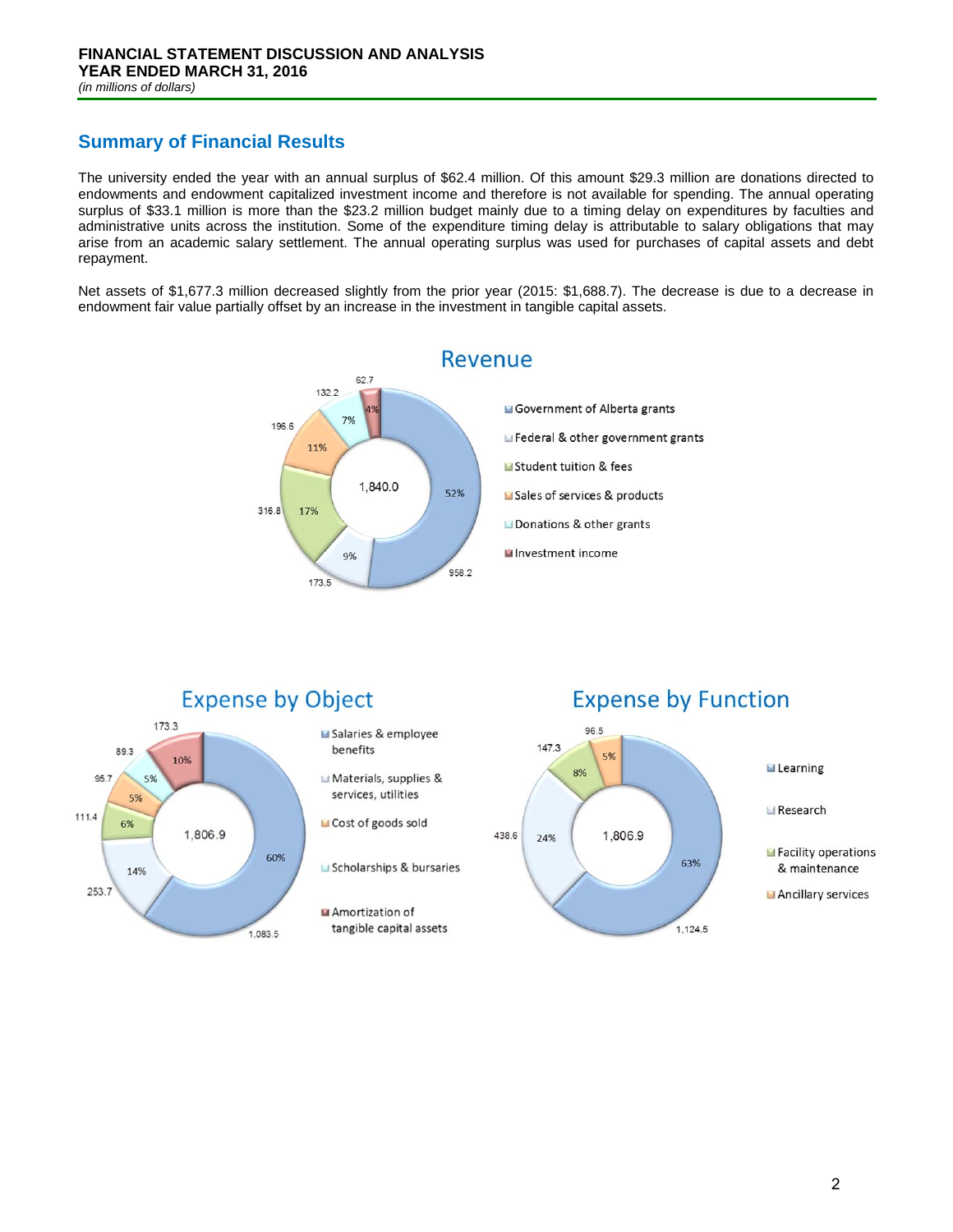#### **Revenue**



Total revenue for the year was \$1,840.0 million, an increase of \$9.2 million over the prior year and \$17.0 million (0.9%) more than budget. Government of Alberta grants are the single largest source of university revenue at 52% of total revenue.

Government of Alberta grants (GoA) represent the university's single largest source of funding for university activities. The GoA has increased the Campus Alberta (base operating) grant by 2%, while the university had budgeted for 0%. GoA grants are also more than budget due to base funding provided in place of tuition fee freezes.

Federal and other government grants primarily support the university's research activities. Grants are less than budget due to lower than budgeted research grants.

Student tuition and fees budgeted increase is based on the increase in instructional fees (linked to annual CPI increase), market modifiers, program differential fees and international student fees. Fees have been rolled back to 2014-15 levels and frozen causing a budget variance. GoA has replaced this funding with an infusion of cash that will show in grant revenues. Mandatory non-instructional fees have been rolled back and frozen as well, without replacing funding.

Sales of services and products revenues are generated by ancillary services and faculties and administrative units to both individuals and external organizations. Ancillary services generated sales of \$92.2 million, while other units generated sales of \$104.4 million. Sales revenue is more than budget due to a general increase across many faculties and administrative units.

Donations and other grants support many university activities. Donations revenue is \$24.9 million more than budget. Donations include an in kind donation of \$13.0 million for the Students' Union Building renovations.

Investment income is \$11.2 million less than budget mainly due to lower than budgeted endowment spending resulting in lower than budgeted revenue recognized. Investments fall into two categories, the Unitized Endowment Pool (UEP) and the Non-Endowed Investment Pool (NEIP). The UEP had a loss of (0.4%) (March 2015: 15.3% return) and represents the majority of the university's long-term investment strategy. The NEIP investments which are allocated to the short-, mid- and long-term investment strategies had a return of 0.6% (March 2015: 4.7% return).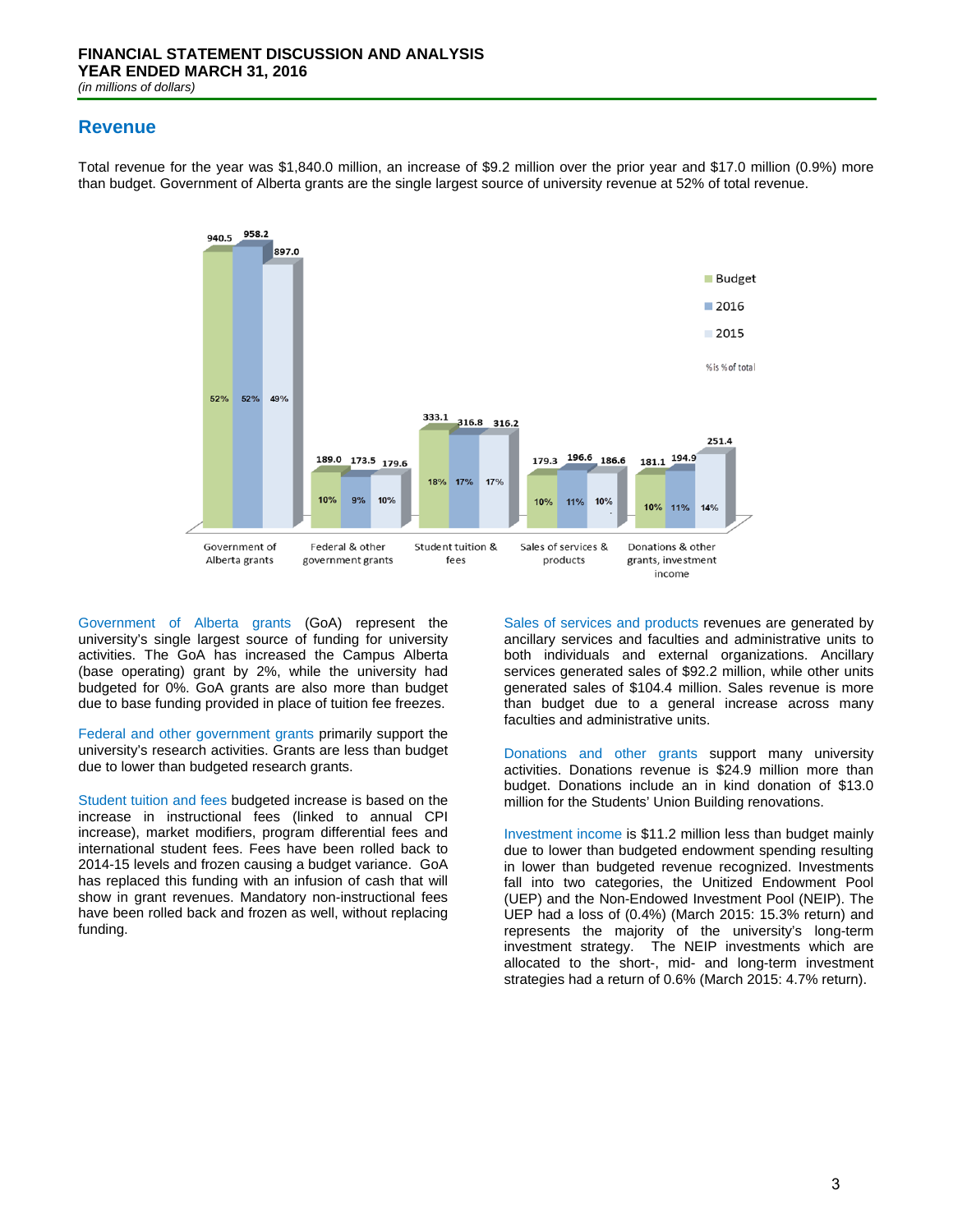## **Expense**

Total expense for the year was \$1,806.9 million, an increase of \$51.4 million over the prior year and \$7.1 million (0.4%) more than budget. Salaries and benefits are the single largest expense representing 60% of total expense.

#### **Expense by Object**



Salaries and employee benefits are less than budget. There has been no collective agreement in place since July 2015 for academic staff. Expense is less than budget in the research fund due to lower than budgeted research grants.

Materials, supplies and services are more than budget due to an increase in expenditures across the institution's operating funds. Utilities are less than budget due to lower rates and consumption. Expense is less than budget in the research fund due to lower than budgeted research grants.

Maintenance and repairs are more than budget due to a major renovation project which was funded, however not budgeted.

Cost of goods sold is less than budget in the Utilities ancillary due to lower utility rates.

Other remaining expenses are comparable to budget.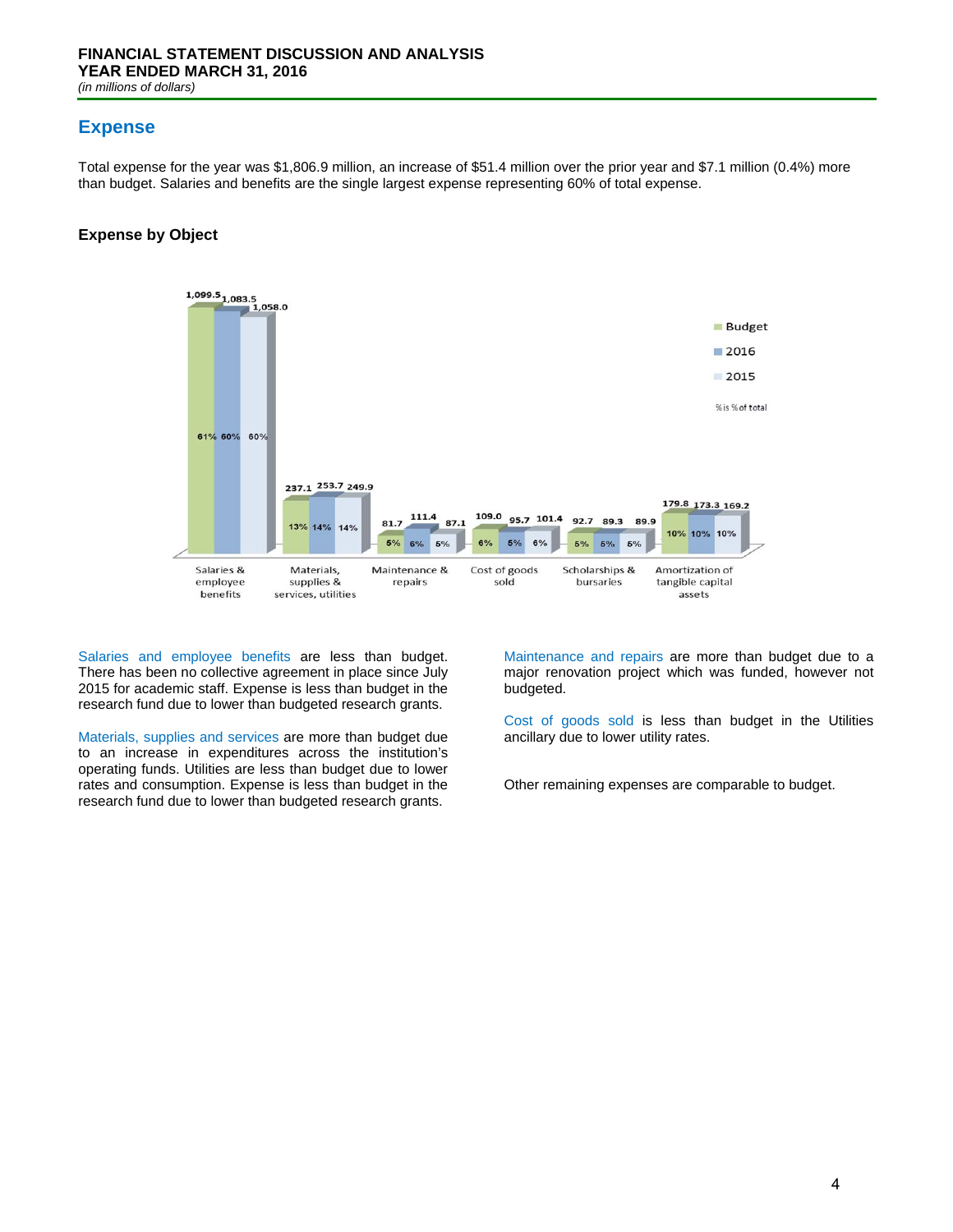#### **Expense by Function**



Learning effectively represents the operating activities of the university and therefore a significant component of this category is staff salary and benefit costs. Learning also represents non-research activity funded though restricted grants and donations and includes undergraduate student scholarships, student bursaries, teaching and learning programs, and community service. This expense is comparable to budget.

Research activities expenses are funded by restricted grants and donations as well as internal funds designated for research related spending. This expense is less than budget due to lower than budgeted grants.

Facility operations and maintenance represents the cost of maintaining university facilities and grounds. This expense is more than budget due to a major renovation which was funded, however not budgeted.

Ancillary services include the university bookstore, parking services, utilities and student residences. Ancillary services are less than budget as a result of lower utility rates and a net overall lower than budgeted expenses across all ancillaries.

## **Capital Acquisitions**

The university expended \$149.9 million (2015: \$200.7) on construction and other tangible capital asset acquisitions.

The most significant construction and capital asset acquisitions in 2016 are:

- Peter Lougheed Hall a student residence associated with the University of Alberta's Peter Lougheed Leadership College.
- Students' Union Building a significant renovation to update the building, including expanded social and study space.
- Donadeo Innovation Centre for Engineering to support expanded educational and research activities.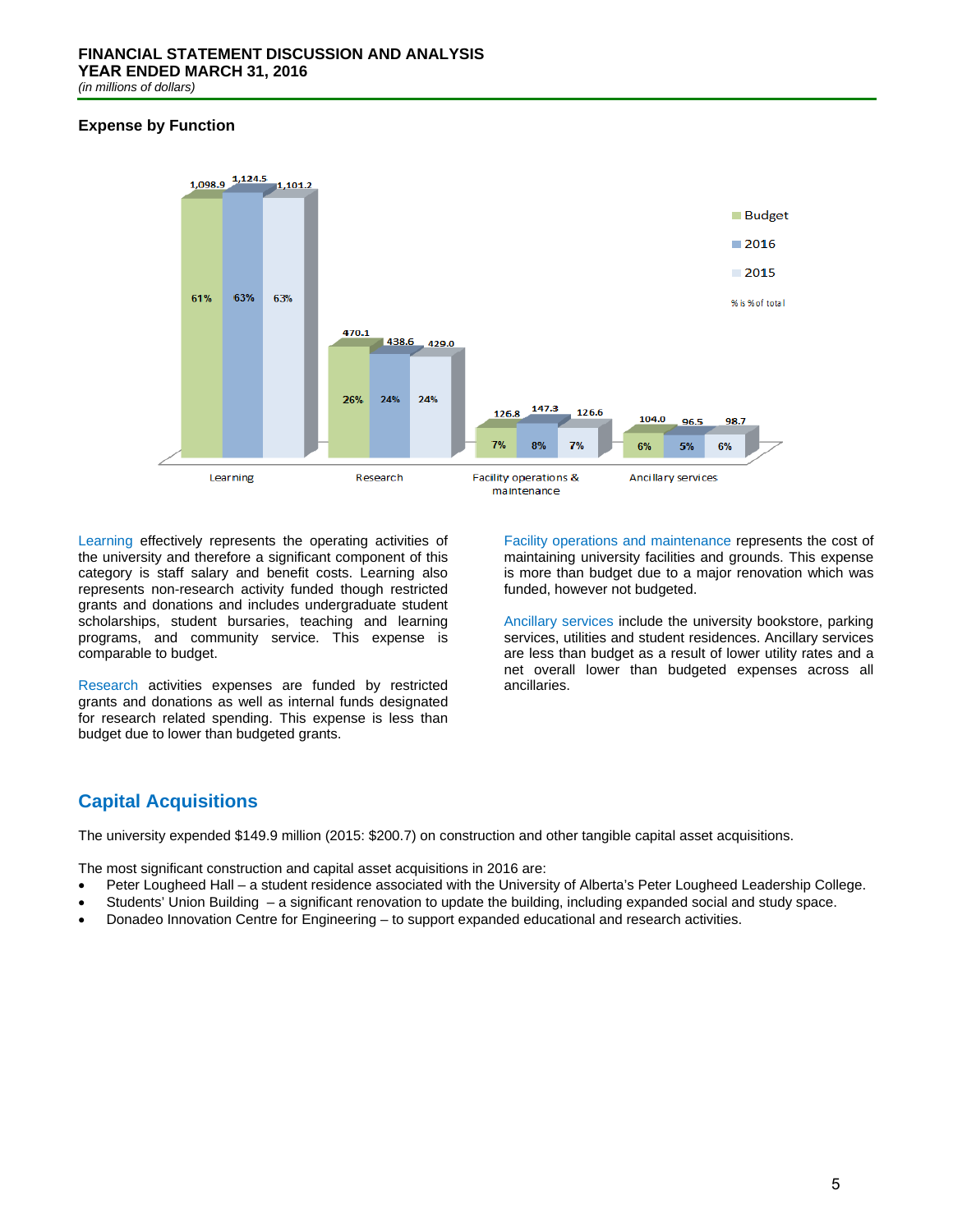## **Net Financial Assets (Net Debt)**

The university's liquidity needs are met primarily through operating cash flows, working capital balances and capital expansion funding received through grants or long-term debt. Net financial assets (net debt) is a measure of an organizations ability to use its financial assets to cover liabilities and fund future operations. The university presents the net financial assets indicator as directed by the Controller of the Province of Alberta.

The university's presentation of net financial assets (net debt) includes \$1,149.7 million of portfolio investments that are restricted for endowments. Endowment restricted investments represent contributions from donors that are required to be maintained intact in perpetuity, as well as capitalized investment income that is also required to be maintained in perpetuity to protect the economic value of the endowment. Therefore these investments cannot be used to pay for liabilities or future operating or capital purchases. As a result, university management also monitors an adjusted indicator, which management believes is important in evaluating the assets the university has available for future spending.

|                                                                        | 2016         | 2015       |
|------------------------------------------------------------------------|--------------|------------|
| Net financial assets (as presented in statement of financial position) | 915.7 S      | 959.1      |
| Less portfolio investments - restricted for endowments                 | (1.149.7)    | (1, 181.5) |
| Adjusted net financial assets (net debt)                               | $(234.0)$ \$ | (222.4)    |

The adjusted net financial assets (net debt) position indicates that the university has a deficiency. The deficiency can be attributed to employee future benefit liabilities (2016: \$259.1; 2015: \$253.4) which include the Universities Academic Pension Plan (UAPP) (2016: \$170.7; 2015: \$167.8) and other benefit plans such as supplementary retirement, long-term disability and early retirement (2016: \$88.4; 2015: \$85.6). The UAPP has a plan in place to address the unfunded liability and the university plans to use working capital to fund the other benefit plans (refer to the employee future benefit liabilities note in the financial statements for further information).

## **Net Assets**

|                                                                                        | 2016 |                                           |  |                                                        |    |                    |               |   | 2015                                      |     |                                             |     |                          |              |
|----------------------------------------------------------------------------------------|------|-------------------------------------------|--|--------------------------------------------------------|----|--------------------|---------------|---|-------------------------------------------|-----|---------------------------------------------|-----|--------------------------|--------------|
|                                                                                        |      | Accumulated<br>deficit from<br>operations |  | Investment<br>in tangible<br>capital assets Endowments |    |                    | Total         |   | Accumulated<br>deficit from<br>operations |     | Investment<br>in tangible<br>capital assets |     | Endowments               | Total        |
| Net assets, beginning of year                                                          | \$   | $(2.2)$ \$                                |  | 509.4                                                  | \$ | 1,181.5            | $$1,688.7$ \$ |   | $(50.3)$ \$                               |     | 493.6 \$                                    |     | 993.7                    | \$1,437.0    |
| Annual operating surplus                                                               |      | 33.1                                      |  |                                                        |    | $\blacksquare$     | 33.1          |   | 75.3                                      |     |                                             |     | $\overline{\phantom{a}}$ | 75.3         |
| Endowments<br>New donations<br>Capitalized investment income<br>Transfer to endowments |      | (0.8)                                     |  | $\blacksquare$<br>$\blacksquare$                       |    | 20.9<br>8.4<br>0.8 | 20.9<br>8.4   |   | (2.5)                                     |     |                                             |     | 79.7<br>27.0<br>2.5      | 79.7<br>27.0 |
| Tangible capital assets, net                                                           |      | (42.0)                                    |  | 42.0                                                   |    | $\blacksquare$     |               |   | (15.8)                                    |     | 15.8                                        |     | $\blacksquare$           |              |
| Change in accumulated<br>remeasurement gains                                           |      | (11.9)                                    |  |                                                        |    | (61.9)             | (73.8)        |   | (8.9)                                     |     |                                             |     | 78.6                     | 69.7         |
| Net assets, end of year                                                                | S.   | $(23.8)$ \$                               |  | 551.4                                                  | \$ | 1,149.7            | $$1,677.3$ \$ |   | $(2.2)$ \$                                |     | 509.4                                       | \$  | 1,181.5                  | \$1,688.7    |
| Net assets is comprised of:<br>Accumulated surplus<br>Accumulated remeasurement        | \$   | $(42.0)$ \$                               |  | $551.4$ \$                                             |    | 1,031.1            | $$1,540.5$ \$ |   | $(32.2)$ \$                               |     | 509.4 \$                                    |     | 1,001.0                  | \$1,478.2    |
| gains                                                                                  |      | 18.2                                      |  |                                                        |    | 118.6              | 136.8         |   | 30.0                                      |     |                                             |     | 180.5                    | 210.5        |
|                                                                                        |      | $(23.8)$ \$                               |  | 551.4                                                  | \$ | 1,149.7            | \$1,677.3     | S | (2.2)                                     | -\$ | 509.4                                       | \$. | 1,181.5                  | \$1,688.7    |

Endowments consist of restricted donations and capitalized investment income which is required to be maintained intact in perpetuity to support donor specified activities. They support a variety of key initiatives in the areas of academic programs, chairs and professorships, research and scholarships. Endowment spending allocation was \$35.7 million (2015: \$33.2). Prior year endowment donations included the capitalization of an Access to the Future Fund grant (\$54.4).

Tangible capital assets (net) include acquisitions, debt repayment, new financing and amortization.

The decrease in remeasurement gains is due to a decrease in fair value and recognizing realized gains into revenue. Of the \$61.9 million change in accumulated remeasurement for endowments, \$27.9 million is a decrease in fair value and \$34.0 million is recognized into revenue (\$25.6 deferred revenue (endowment spending allocation); \$8.4 recognized as revenue and then capitalized to endowments).